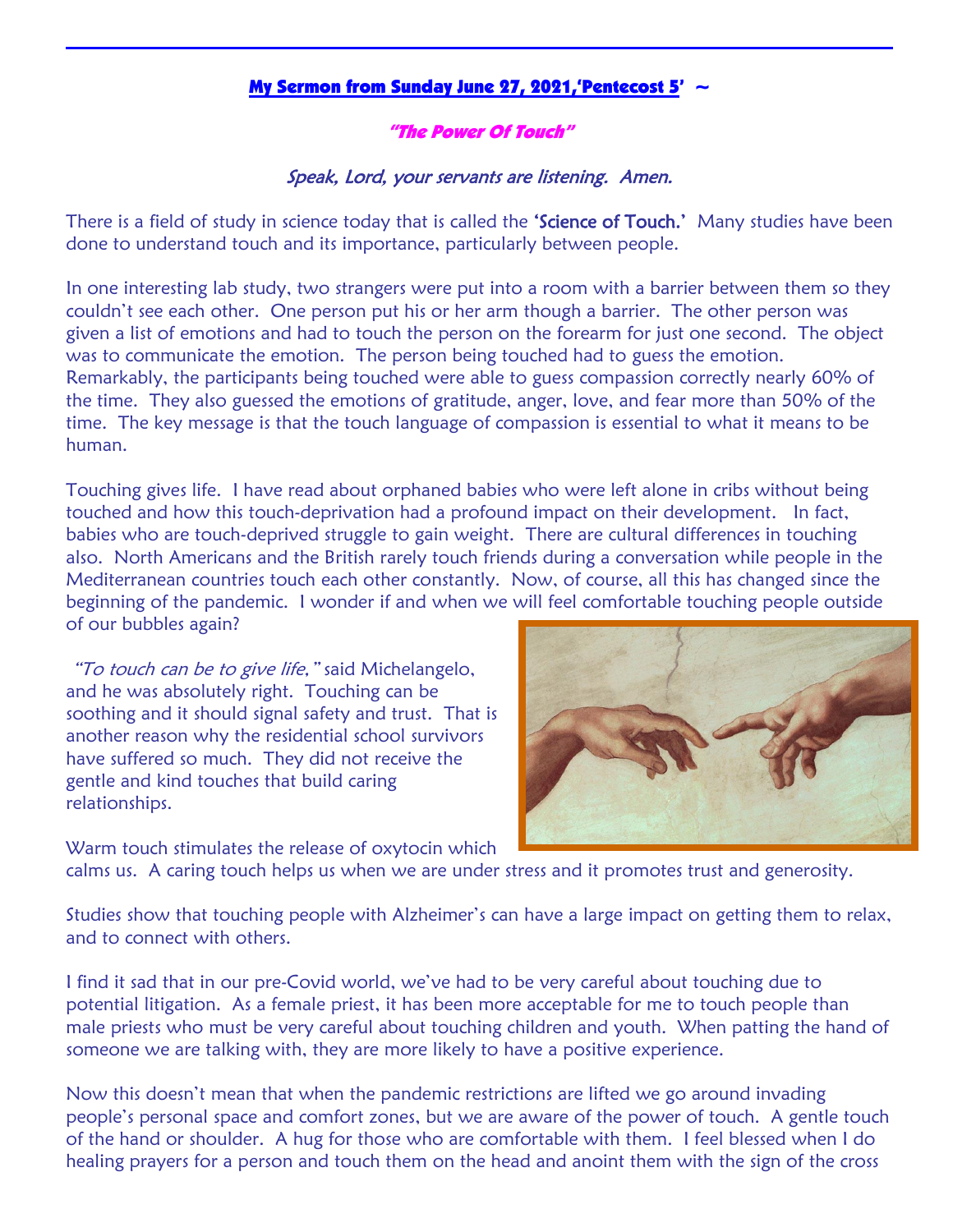on their forehead. We need to connect with people on a basic physical level. This is why sharing the peace of Christ feels so good and is comforting to many.

Jesus knew the power of touch and used touch constantly in his healing ministry. As Christians, who have the light of Christ within us, the power of touch has a tremendous impact when we touch another person through the laying on of hands in the name of Jesus. In the early Christian church, people were ordained and set aside for ministry through touch, through the laying on of hands.

In our gospel this morning from Mark 5, Jesus restores a young girl to life and heals a woman. Both the restoration and the healing involve touch. A man of faith, a leader of the synagogue, named Jairus (pronounced 'Jay-eye-rus') spots Jesus, falls at his feet and begs Jesus to touch his daughter who is very sick. She is "at the point of death" (Mark 5:23). Jairus believes that if Jesus lays his hands on and touches his daughter, she will get better and live.



As Jesus is walking to the home of Jairus, an unnamed woman comes up to Jesus from behind. She reaches out and touches his cloak. She believes that if she touches Jesus' clothes, not even his flesh, her bleeding of 12 years will stop and she will be made well. She is right! Her bleeding stops instantly. Her ostracization from the community ends immediately. For 12 years, she was not permitted to touch anyone because of her bleeding. Imagine her emotional suffering. Not able to touch her family or her friends.

The story of Jairus' sick daughter intensifies. People who live in his home find Jairus and tell him that it is too late. His daughter is dead. No need for Jesus, the teacher to come. Imagine what was in the mind of Jairus. He was probably thinking that if Jesus hadn't stoped to speak with the women who touched his cloak, he would have been able to get to Jairus's home in time and heal his daughter. If the crowds around Jesus weren't so huge, Jesus would have been able to walk faster and get to the home in time. All the what ifs…

Jesus hears the conversation and tells Jairus to BELIEVE. Taking with him only 3 of his disciples  $\sim$  Peter, James, and John  $\sim$  they go to the home. People were weeping and wailing and grieving for this 12 year old girl. Jesus tells the mourners that the girl is not dead, that she is sleeping. And then in spite of their tears, they all laugh at him.

Jesus takes Jairus, his wife, Peter, James, and John with him into where the girl is lying. Jesus then touches her. He takes her by the hand and speaks to her in Aramaic: "TALITHA CUM" which means "Little girl,



get up." The girl immediately comes back to life. She gets up and she walks and she eats.

What a story of grace and of power!

Everyone wanted to touch Jesus because they all understand this significance and the impact of